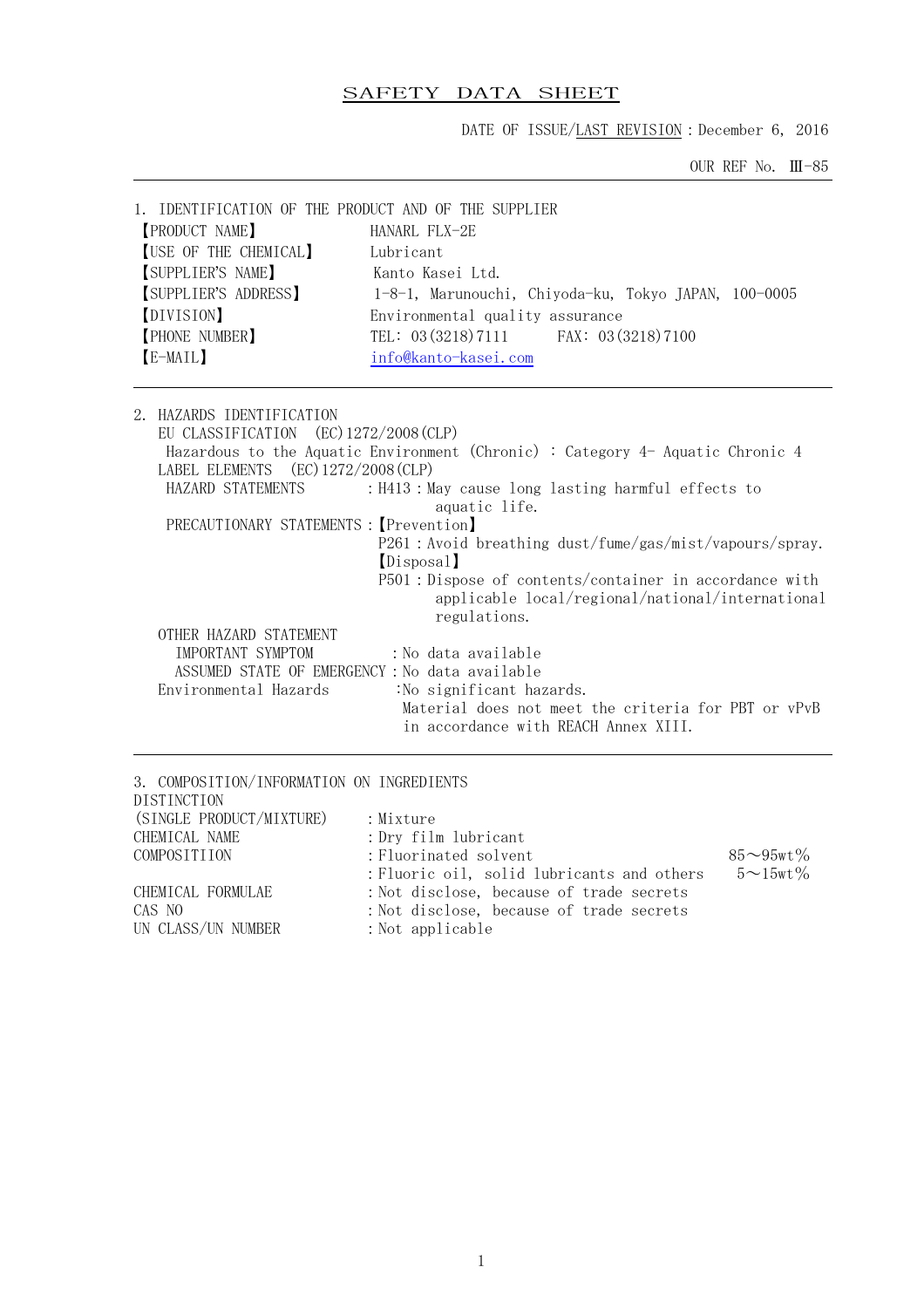| 4. FIRST-AID MEASURES<br>IF INHALED<br>IF ON SKIN<br>IF IN EYES<br>IF SWALLOWED<br>MOST IMPORTANT SYMPTOM<br>PROTECTION OF PERSON<br>GIVE FIRST-AID<br>SPECIAL NOTE TO DOCTOR                                                    | : Remove victim to fresh air.<br>Get medical advice/attention.<br>: Wash the affected area with soap and water.<br>: Flush eyes with plenty of water, and get medical advice<br>$/$ attention.<br>: Do not induce vomiting. Get medical advice/attention.<br>If a mouth is polluted, wash it with plenty of water.<br>: No data available<br>: No data available<br>: No data available                                                                                                                                         |
|----------------------------------------------------------------------------------------------------------------------------------------------------------------------------------------------------------------------------------|---------------------------------------------------------------------------------------------------------------------------------------------------------------------------------------------------------------------------------------------------------------------------------------------------------------------------------------------------------------------------------------------------------------------------------------------------------------------------------------------------------------------------------|
| 5. FIRE-FIGHTING MESURES<br>EXTINGUISHING MEDIA<br>FIRST FIRE<br>LARGE-SCALE FIRE<br>UNSUITABLE EXTINGUISHING MEDIA<br>PECULIAR HAZARD STATEMENT<br>PECULIAR EXTINCTION METHOD<br>PROTECTION OF THE PERSON<br>EXTINGUISHIES FIRE | : Use spray foam, foam, powder or $CO2$ gas<br>extinguishing media.<br>: Use powder or $CO2$ gas extinguishing media.<br>: Use foam extinguishing media.<br>: Water must not be used to extinguish.<br>: May be harmful if inhaled vapor/mist produced<br>at $260^{\circ}$ C or more.<br>: Cut off combustion source of fire.<br>: Sprinkle water to equipment to cool.<br>: Prohibit to enter to the scene of a fire except<br>staff.<br>: Extinguish fire on the windward side of the fire and<br>not fail to wear protector. |
| 6. ACCIDENTAL RELEASE MEASURES<br>PERSONAL PRECAUTIONS<br>ENVIRONMENTAL PRECAUTIONS                                                                                                                                              | : Not fail to wear protector.<br>: Take care not to be drained into river and<br>drain.<br>: If the medicine is used for the sea, it should be<br>what suits the standard in the technology that<br>provides by the transportation ministerial<br>ordinance.                                                                                                                                                                                                                                                                    |
| METHODS FOR CONTAINMENT<br>AND CLEANING UP<br>SMALL QUANTITY                                                                                                                                                                     | : Remove source of a fire.<br>: Remove with a spatula or shovel, or absorb with<br>soil, sand or a cloth. Wipe off remainder with<br>a cloth.                                                                                                                                                                                                                                                                                                                                                                                   |
| LARGE QUANTITY                                                                                                                                                                                                                   | : Prevent access by roping off the perimeter around<br>the leak. Prevent the spilling grease from spreading<br>with soil and sand. After draining off to a safety<br>area, collect as much as possible into an empty<br>container.                                                                                                                                                                                                                                                                                              |
| AT SEA                                                                                                                                                                                                                           | : Prevent dispersion by creating an oil fence.<br>Scoop up or use adsorption mats to soak up.<br>When chemicals are used, these must comply with<br>technological standards as set down in ministry<br>of transport ordinances.                                                                                                                                                                                                                                                                                                 |
| PREVENTION MESURE<br>OF SECOND DISASTER                                                                                                                                                                                          | : Inform promptly a related organization to<br>attempt prevention and the expansion prevention<br>of the accident when leaking.<br>: Remove source of a fire and prepare extinguishing<br>media.                                                                                                                                                                                                                                                                                                                                |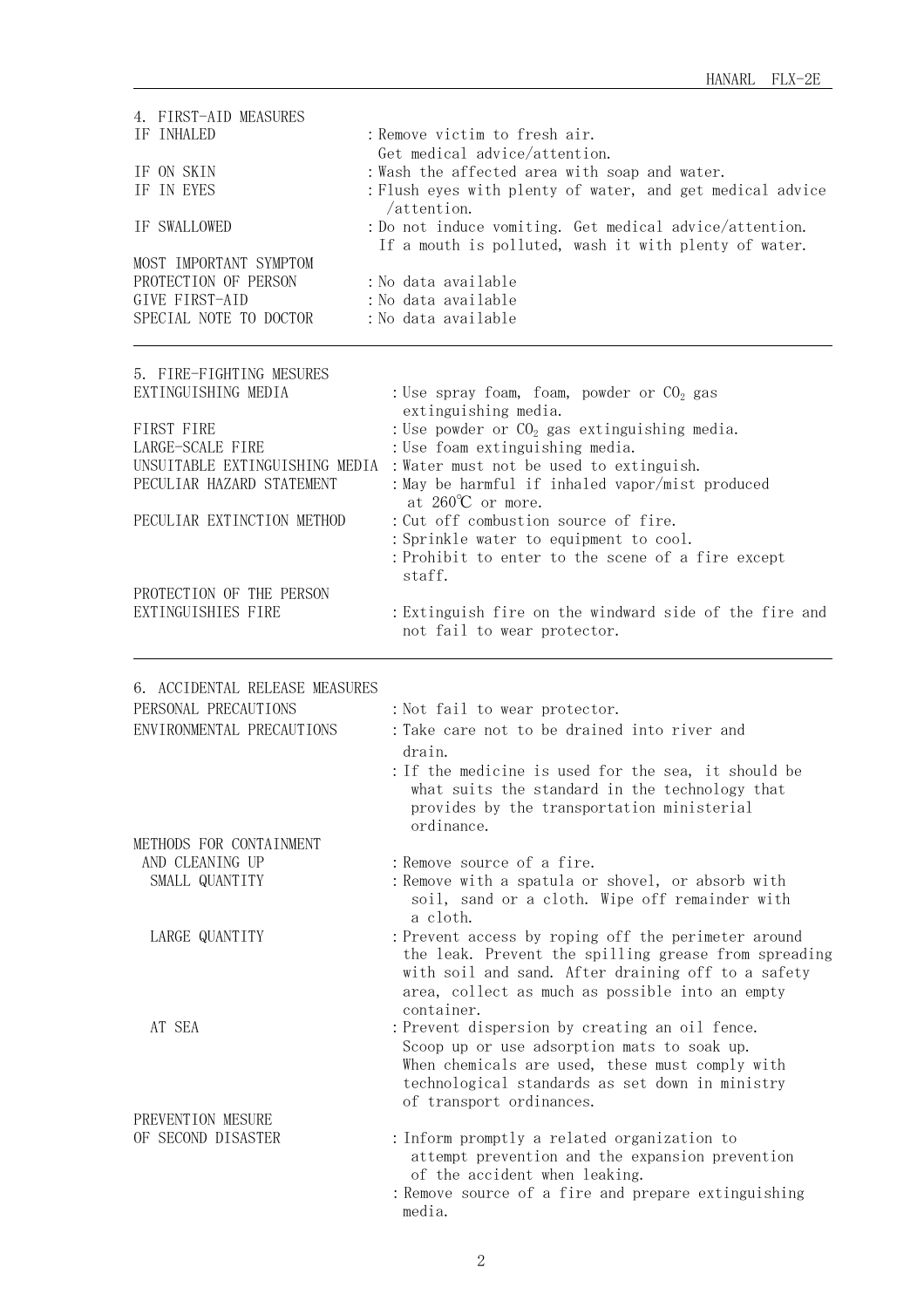| 7. HANDLING AND STORAGE<br><b>HANDLING</b> |                                                                                                                                                                                                                                                                                                                                                                                                                                          |
|--------------------------------------------|------------------------------------------------------------------------------------------------------------------------------------------------------------------------------------------------------------------------------------------------------------------------------------------------------------------------------------------------------------------------------------------------------------------------------------------|
| TECHNICAL MESURES                          | : Avoid contact with flame, sparks and heated objects.<br>Do not allow unnecessary dispersion of vapor.<br>:Take steps to prevent static electricity, and use<br>conductive work clothes and shoes.<br>: Remove completely it in the safety area, if the<br>mechanical equipment are repaired and are processed.<br>: Wear protector, if there is possibility of skin<br>contact or eye contact.<br>: Avoid inhalation of vapor or mist. |
| <b>NOTES</b>                               | : Containers must be sealed.<br>: The vapor from petroleum products builds up easily<br>as it is heavier than air. It is therefore<br>necessary to ensure adequate ventilation and<br>take care with fire.                                                                                                                                                                                                                               |
| NOTES OF SAFE HANDLING                     | : Handling should be done at room temperature. Prevent<br>contamination of water and impurities.<br>: Avoid contact with halogens, strong acids, alkaline<br>substances and oxidants.                                                                                                                                                                                                                                                    |
| <b>STORAGE</b>                             | : Protect from sunlight. Store in a well-ventilated<br>place.<br>: Avoid heat, sparks, flames and any build-up of<br>static electricity.<br>: Avoid contact and storing with halogens, strong<br>acids, alkaline substances and oxidants.<br>: Don't turn the heat to an empty container.<br>: Don't cut, weld, heat, or make the hole the<br>container. Traces might ignite attended with the<br>explosion.                             |

## 8. EXPOSURE CONTROLS/PERSONAL PROTECTION

| EQUIPMENT MESURES        | : If the vapor arises, ventilation equipment or<br>closing of vapor source is needed.<br>: The equipment for washing and the body washing of<br>eyes is set up near the handling area. |
|--------------------------|----------------------------------------------------------------------------------------------------------------------------------------------------------------------------------------|
| MANAGEMENT CONCENTRAITON | : Not established                                                                                                                                                                      |
| ALLOWABLE CONCENTRATION  | : Not established                                                                                                                                                                      |
|                          | : ACGIH Not established                                                                                                                                                                |
| PROTECTION               |                                                                                                                                                                                        |
| RESPIRATORY PROTECTION   | : If necessary, wear hazard mask.                                                                                                                                                      |
| HAND PROTECTION          | : Wear the resistance to oil if coming in contact<br>repeating for a long term.                                                                                                        |
| EYE PROTECTION           | : Wear safety glasses with side shields.                                                                                                                                               |
| SKIN PROTECTION          | : Wear the long sleeve work wear of the resistance to<br>oil if handling or getting wet for a long term.                                                                               |
| APPROPRIATE SANITARY     |                                                                                                                                                                                        |
| REQUIREMENT              | : Take off and wash the wet clothes, and use again.                                                                                                                                    |

| 9. PHYSICAL AND CHEMICAL PROPERTIES |                               |
|-------------------------------------|-------------------------------|
| APPEARANCE                          | : Liquid                      |
| <b>COLOR</b>                        | : Milky white                 |
| <b>ODOR</b>                         | : Slightly odor               |
| pH                                  | : No data                     |
| MELTING POINT/FREEZING POINT        | : Approx. $-138^{\circ}C$     |
| INITIAL BOILING POINT               |                               |
| AND BOILING                         | $.75 \rightarrow 80^{\circ}C$ |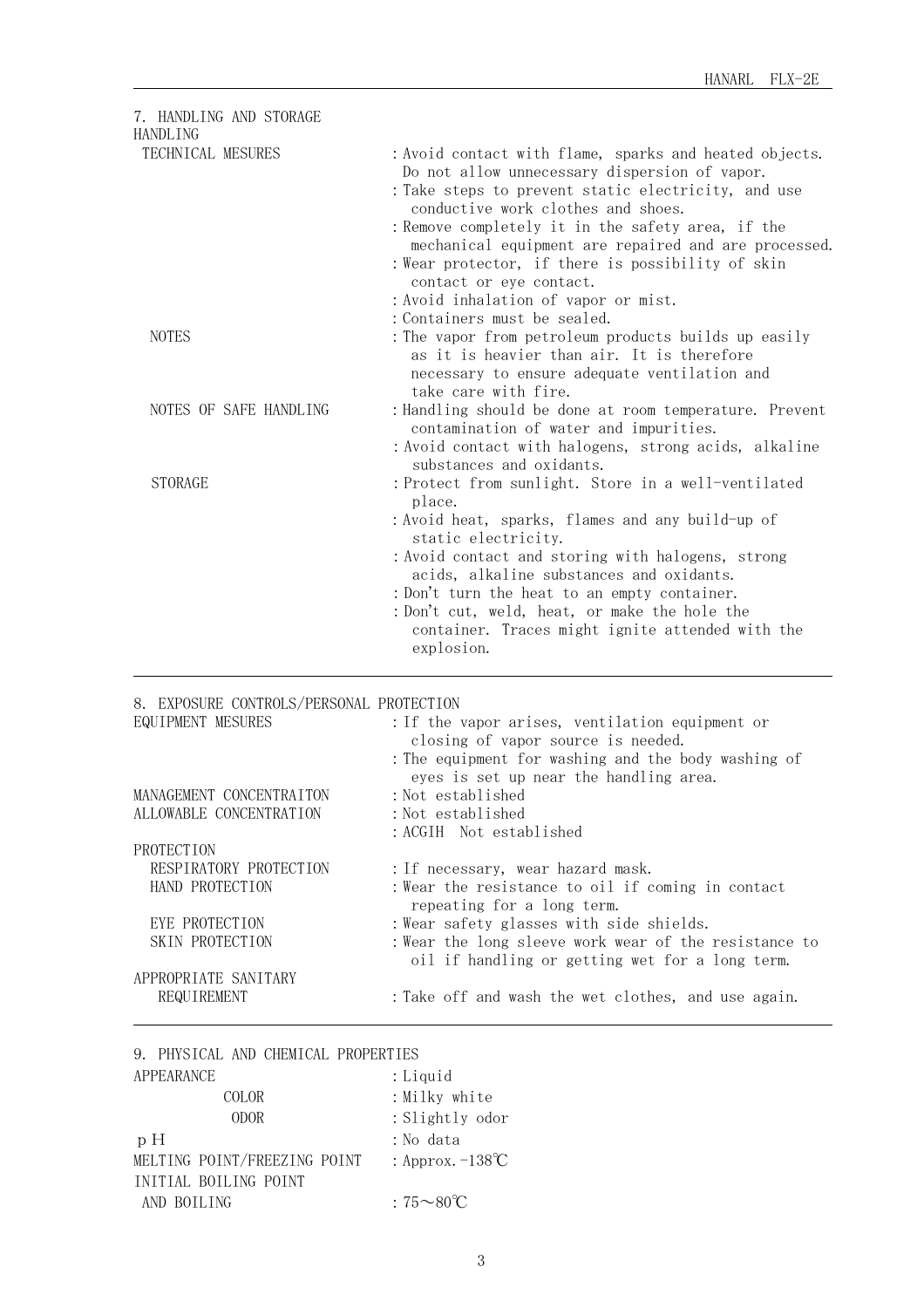| FLASH POINT                                                                                                                                                                                                                                                                                                   | : Not applicable<br>Does not flash                                                                                                                                                                                                                                                                                                                                                       |
|---------------------------------------------------------------------------------------------------------------------------------------------------------------------------------------------------------------------------------------------------------------------------------------------------------------|------------------------------------------------------------------------------------------------------------------------------------------------------------------------------------------------------------------------------------------------------------------------------------------------------------------------------------------------------------------------------------------|
| UPPER/LOWER FLAMMABILITY<br>OR EXPLOSIVE LIMITS<br><b>VAPOR PRESSURE</b><br>VAPOR DENSITY<br>RELATIVE DENSITY<br>$(WATER=1)$<br>SOLUBILITY<br>AUTO-IGNITION TEMPERATURE<br>DECOMPOSITION TEMPERATURE<br>VISCOSITY                                                                                             | : Not applicable<br>: Approx. 14, 532. 1 Pa $(25^{\circ}\text{C})$<br>: Approx. 9. 1 $(0^{\circ}C)$<br>: Approx. 1. 43 $(25^{\circ}\text{C})$<br>: Water<br>: Insoluble<br>Other solvent : Insoluble<br>: Approx. 375 $\degree$ C<br>: No data<br>: Approx. $0.43 \text{ cSt}$<br>* These data except for appearance are about main solvent.                                             |
| 10. STABILITY AND REACTIVITY<br><b>STABILITY</b><br>POSSIBILITY OF HAZARDOUS<br><b>REACTIONS</b><br>CONDITIONS TO AVOID<br>INCOMPATIBLE MATERIALS<br>HAZARDOUS DECOMPOSITION<br><b>PRODUCTS</b><br><b>OTHER</b>                                                                                               | : Stability at room temperature<br>: No reaction with water<br>: Heating, high temperature, and contact hazardous<br>material<br>: Avoid contact with halogens, strong acids, alkaline<br>substances and oxidants.<br>: Harmful thermal decomposition products may be<br>produced such as gaseous hydrogen fluoride when<br>heated at extremely high temperature.<br>: No data available |
| 11. TOXICOLOGICAL INFORMATION<br><b>ACUTE TOXICITY</b><br>SKIN CORROSION/IRRITATION<br>SERIOUS EYE DANAGE/<br>IRRITATION<br>RESPIRATORY OR SKIN<br>SENSITIZATION<br>GERM CELL MUTAGENICITY<br>CARCINOGENICITY<br>REPRODUCTIVE TOXICITY<br>STOT-single exposure<br>STOT-repeated exposure<br>ASPIRATION HAZARD | Oral: No data<br>Dermal : No data<br>Inhalation (vapor) : No data<br>Inhalation(mist) : No data<br>:No data available<br>: No data available<br>: No data<br>: No data available<br>: No data available<br>:No data available<br>:No data available<br>: No data available<br>:No data available                                                                                         |
| 12. ECOLOGICAL INFORMATION<br>ACUATIC TOXICITY<br><b>ACUTE</b><br>CHARONIC<br>PERSISTENCE/DEGRADABILITY<br>BIOACCUMULATIVE POTENTIAL<br>MOBILITY IN SOIL<br>OTHER ADVERSE EFFECTS                                                                                                                             | : No toxicity<br>: Category 4 : May cause toxic to aquatic life with<br>long lasting effects.<br>:No data available<br>:No data available<br>:No data available<br>: No data available                                                                                                                                                                                                   |